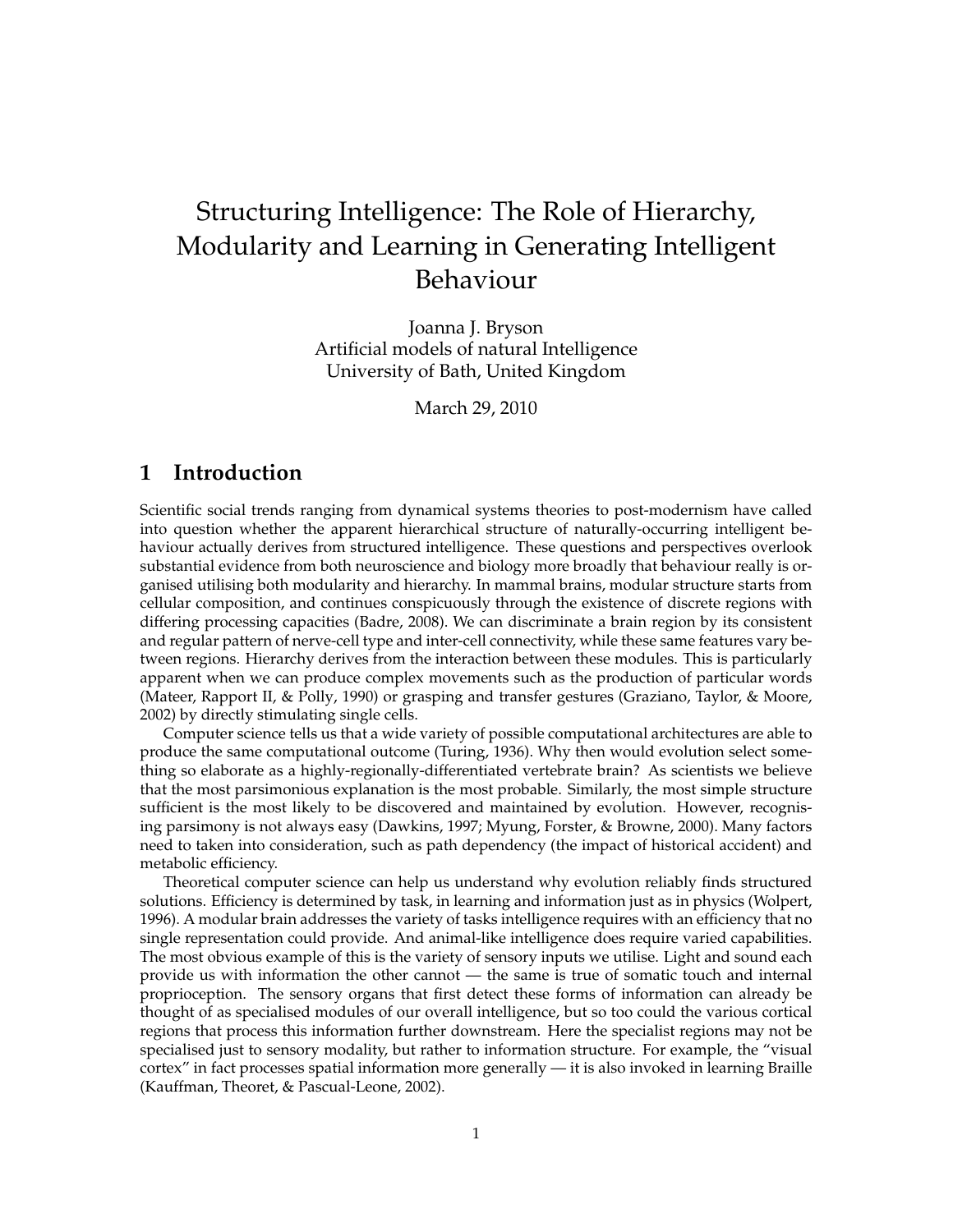Following from the above brief introduction to the evidence of and explanations for structure in natural intelligence, this chapter will next describe the history of ideas of structured control, attempting to explain their periodic losses and resurgence. I then address a few of the criticisms that underly current skepticism concerning structured control. Finally, I discuss the origins of intelligent behaviour in the large, showing that modularity and hierarchy are pervasive in explaining the varieties of intelligent behaviour found in nature.

# **2 The History of Theories of Structured Control**

We often tend to think of scientific understanding as a monotonically increasing library of information, but this is not the case. While we may accumulate data more or less like a collection, real understanding requires the construction of theories. This construction is a social process. Scientists are trained to know that science is never about certainty. Science is rather a dynamic process concerned with *approaching* certainty through evidence and reason. Thus at any particular time, leading experts on a topic will know a variety of hypotheses, the evidence for and against each of them, and experts associated with each of these matters. *Scientific understanding* then is really an aggregate term, reflecting a variety of dominant theories and individual hypotheses held at a particular time.

In this section I review the last century of history concerning the scientific evidence for and against structure playing a role in intelligent control. Given, as the previous section summarised, the prevalence of evidence for structure in intelligence, understanding why there is any doubt in the matter requires understanding the importance of theory on understanding, and the importance of personality, philosophy, politics and history on theory.

#### **2.1 Structure**

One of the defining features of intelligent behaviour is the ordering of expressed individual actions into coherent, apparently rational patterns. From approximately 1951 until the mid 1980s, the dominant theories in both psychology and artificial intelligence for explaining intelligent behaviour held that hierarchical and sequential structures internal to the agent or animal underlie this ordered expression (e.g. Lashley, 1951; Tinbergen, 1951; Piaget, 1954; Hull, 1943; Dawkins, 1976; McGonigle & Chalmers, 1996). However, the last two decades have seen an increase of support for a more dynamic theory of of intelligence (e.g Port & van Gelder, 1995; Botvinick, 2007). This new theory holds that intelligence, like the brain itself, is actually composed of enormous numbers of small processes operating in parallel. Several researchers in this new paradigm have claimed that behaviour controlled by hierarchy is necessarily rigid, brittle, and incapable of reacting quickly and opportunistically to changes in the environment (Maes, 1991; Goldfield, 1995; Hendriks-Jansen, 1996; Seth, 2007). They suggest that the apparent hierarchical organisation of behaviour is not the result of internal structured control, but it is rather only an inadequate model imposed on a far more complex dynamic process.

Hendriks-Jansen traces the hierarchical theory of behaviour organisation to the ethologist Mc-Dougall (1923), who presented a theory of the hierarchy of instincts. Ethological theory during this period, however, was dominated by Lorenz, who "denied the existence of superimposed mechanisms controlling the elements of groups" instead believing that "the occurrence of a particular activity was only dependent on the external stimulation and on the threshold for release of that activity." (Baerends 1976 p. 726 cited in Hendriks-Jansen 1996 pp. 233–234). This theory had obvious correlates with the then-popular black-box theories of Skinner (1935) and the behaviourists, though these were actually agnostic as to the underlying organisation of behaviour. The behaviourists' agnosticism was itself a scientific-political position set in opposition to Freud.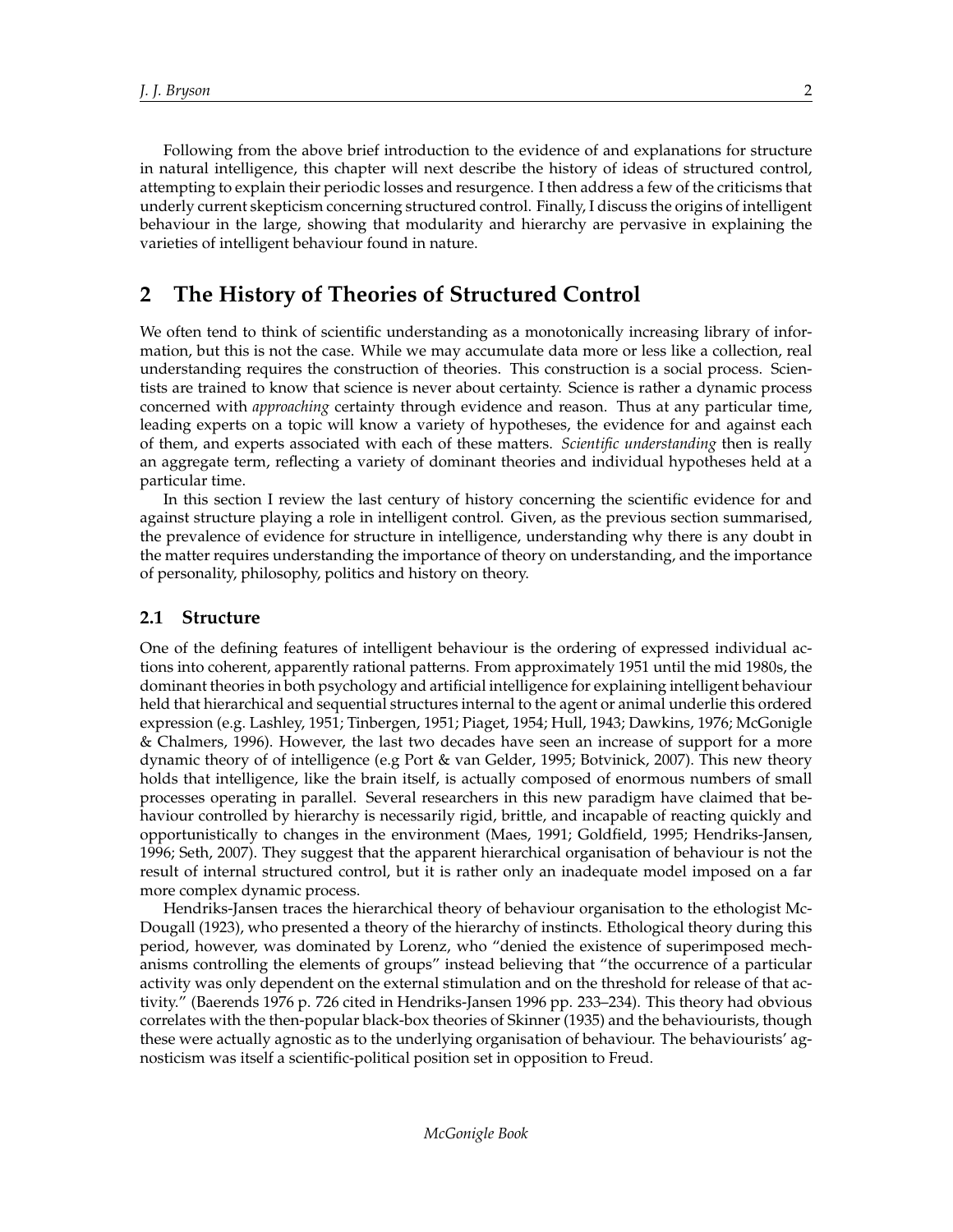Lashley (1951) revitalised the hierarchical theory of behaviour with both data and reason. He demonstrated that hierarchy is the only explanation for the speed of some action sequences, such as those involved in human speech or the motions of the fingers on a musical instrument. Neural processes are simply too slow to allow elements of such sequences to be independently triggered in response to one another. Lashley therefore proposes that all the elements of such a sequence must be simultaneously activated by a separate process — the definition of hierarchical organisation. The exact neurological explanations of sequence learning are still an active area of research. However, Lashley's argument is well established. Items of a sequence are initially activated hierarchically, as a set, and then released by a second mechanism (Salthouse, 1986; Henson, Norris, Page, & Baddeley, 1996; Davelaar, 2007).

From roughly the time of Lashley's analysis, hierarchical models have dominated attempts to model intelligence. Particularly notable are the models of Tinbergen (1951) and Hull (1943) in ethology, Chomsky (1957) in linguistics, and Newell and Simon (1972) in artificial intelligence and human problem solving. Mainstream psychology has been less concerned with creating specific models of behaviour control, but generally assumes hierarchical organisation as either an implicit or explicit consequence of goal-directed or cognitive theories of behaviour (Bruner, 1982). Staged theories of development and learning are also hierarchical when they described complex skills being composed of simpler, previously-developed ones (Piaget, 1954; Greenfield, 1991; Karmiloff-Smith, 1992).

In a tribute to Tinbergen (his PhD supervisor), Dawkins (1976) extended Lashley's argument for hierarchical control. Dawkins used computational parsimony to argue *for* hierarchical theories. Dawkins argues that it is more likely that a complex action sequence useful in multiple situations should be evolved or learned a single time, and that it is also more efficient to store a single instance of such a skill.

Dawkins' arguments and proposals anticipate many of the techniques developed later for robust control in artificial intelligence. In particular, Brooks (1986, 1991b) advocates the decomposition of intelligence into task-specific modules. These modules, termed *behaviours* are in turn organised into fairly egalitarian networks of competence, termed *levels*. As the name implies, the levels are themselves organised in a stack, with the highest level subsuming the goals of the lower levels, though these are assumed to be operating in parallel. For each level, the levels below it provide a reliable behavioural context for its operation. Ironically, although Brooks' system, the Subsumption Architecture, exploits both modular organisation and a simple, linear, goal-based hierarchy of module coordination, his approach has been taken by journalists and philosophers as evidence for homogeneous dynamical models intelligence (Kelly, 1995; Hendriks-Jansen, 1996). Shanahan (2005) points out a similar inconsistency in some people's perception of the Global Workspace Theory of conscious action selection.

More recently, many authors treat the hierarchical and modular structure of intelligence as obvious and accepted facts (Byrne, 1999; Prescott, Bryson, & Seth, 2007). Nevertheless, the controversy persists (Barsalou, Breazeal, & Smith, 2007; Botvinick, 2007; Seth, 2007).

#### **2.2 Emergence**

The competing theory, that responsive animal intelligence cannot possibly be governed by hierarchical control, has emerged from some of the practitioners of the dynamic hypothesis of cognition (van Gelder, 1998). These researchers tend to seek a single mathematical system of representation to be sufficient for describing and learning intelligent behaviour. Not all researchers that fit this description are in-principle opposed to hierarchical structure. For example, since the mid 1990s, much machine learning has exploited *hierarchical* hidden Markov models (Fine, Singer, & Tishby, 1998). Although these are provably equivalent to single-layer Markov models, learning systems are simply easier to engineer when hierarchy is added. The same is true in neural network architectures, though here there are theoretical reasons to have at least two layers (Minsky & Papert,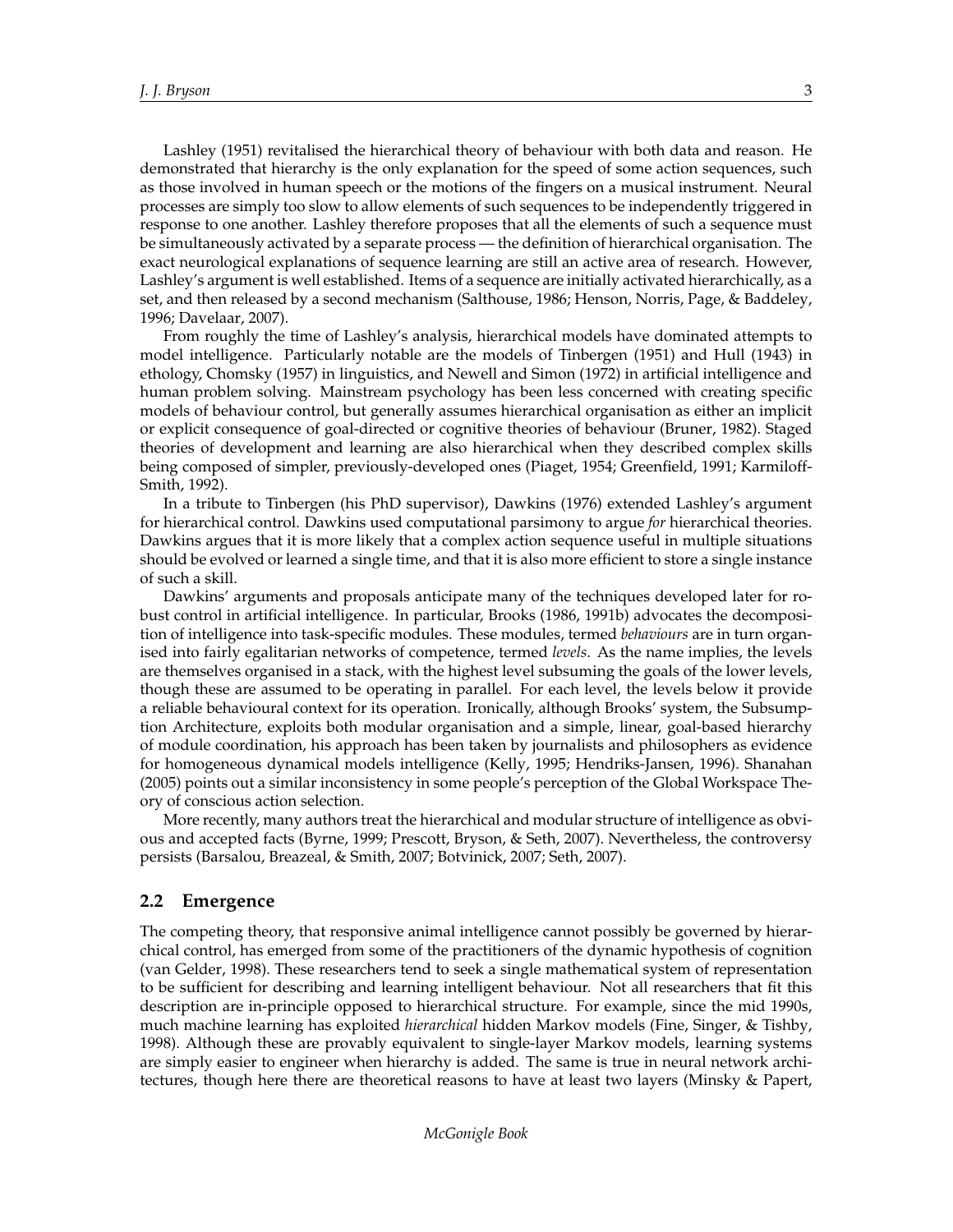1969). Nevertheless, most researchers choose at least three, for purely practical engineering reasons (Hansen & Salamon, 1990). Such approaches though are still relatively homogeneous, overlooking the example of nature favouring modularity as well as hierarchy.

The theory of dynamic action expression suggests that complex dynamic or chaotic systems operate within the brain producing the next behaviour not by selecting an element of a plan, but rather as an emergent consequence of many parallel processes (e.g. Maes, 1991; Brooks, 1991a; Goldfield, 1995; Kelso, 1995; Hendriks-Jansen, 1996; van Gelder, 1998; Barsalou et al., 2007; Seth, 2007). Evidence supporting the older hypothesis of structured hierarchical behaviour is seen to have been biased by the hierarchical and sequential nature of human explicit thought and language. In particular, because much theoretical work in psychology is conducted using computer models, theories may be biased towards the workings and languages of the serial processors of the machines available to most psychologists (Brooks, 1991a).

A fundamental appeal of the dynamic hypothesis is that it is necessarily correct, at least to some level. Assuming a materialist stance, intelligence is known to be based in the parallel operation of the body's neural and endocrine systems. It is nearly as well accepted that human and animal behaviour can be described as hierarchically ordered (Dawkins, 1976; Greenfield, 1991; Byrne & Russon, 1998; Prescott et al., 2007). Though note even here that in response to the Byrne and Russon (1998) target article on imitation of the hierarchical structure of behaviour, nearly a fifth of the commentaries chosen to appear with the article questioned the existence of hierarchical control (Vereijken & Whiting, 1998; Mac Aogain, 1998; Jorion, 1998; Gardner & Heyes, 1998, of 21 commen- ´ taries).

The question is, given that there is statistically discriminable sequential and hierarchical ordering of behaviour, how and when are these behaviours so organised? Some argue that the order is *emergent*, which is to say not encoded explicitly but rather a consequence of the interaction of a system of simpler processes. Viewed from an atomic or even cellular level, this is of course necessarily true of all behaviour — in fact, of all matter. Further, few would argue that animals have complete structured behaviour plans that are expressed regardless of their environment. However, the structure of actions we see emerges not from an amorphous homogeneous being, but from the modular and hierarchical neural control system found in vertebrates. It is natural and parsimonious for us to conclude that this structure at least partially determines the patterns of action it generates.

## **3 The Confusion of Theories of Structured Control**

Given the strong evidence from neuroscience for structured intelligent control, why does controversy continue in this area? There are several possible reasons. First science is a political process carried out by humans with deep personal concerns and values. In particular, the twentieth century witnessed a large swing in human thought towards the importance of egalitarianism. Such political influence has had documented effect on evolutionary theory (Sterelny, 2007) — it may have influenced ethology as well. Second, as the mathematics of chaos and complexity became known, it was correct scientific procedure as well as natural that its practitioners should try to account for as much data as possible with this new approach. But finally, there have been a few specific influential theories that ultimately proved to be simply wrong. These wrong theories have turned some scientists away from concepts associated with the theories. In this section I address a few of these misconceptions.

## **3.1 Modularity Does Not Require Language, Strict Encapsulation or Innateness**

One reason scientists such as Elman et al. (1996) or Barsalou et al. (2007) reject modularity as an explanation of human intelligence is because they are really rejecting one particular characterisation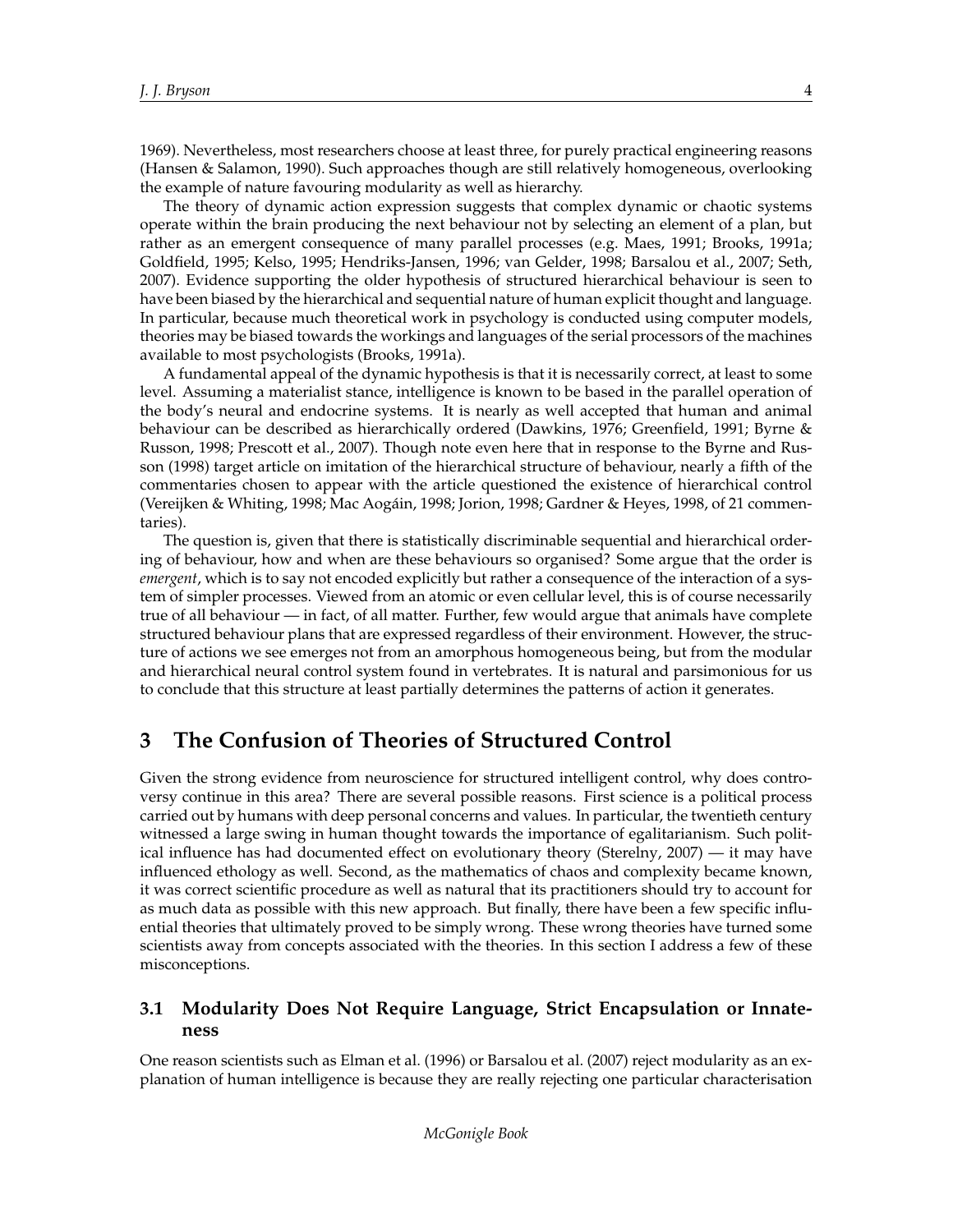of it. In psychology, the best known description of modularity is due to Fodor (1983). One of the primary criteria Fodor provides for recognising a module is that a module must be innate, not learned. The lifelong interplay between genes and environment makes many developmental psychologists and biologists uncomfortable with the entire category of innateness (e.g. Thelen & Smith, 1994; Elman et al., 1996; Donnai & Karmiloff-Smith, 2000; Griffiths, 2001). Of course, innateness has no bearing on the functional or computational characteristics of modularity. Many proponents of psychological modularity believe that modules develop over the ontogeny of an organism (e.g. Bates, 1999; Carruthers, 2005; Sperber & Hirschfeld, 2006). Here the idea is that regions or subnetworks of the brain specialise to particular tasks in a response to experience, in an ontogenetic recapitulation of the evolution of the neural specialisation we see in the brain's various regions.

Similarly, Barsalou et al. (2007) reject modular theories because modules must be fully encapsulated — that is, they cannot affect each other at the level of data or representation. This characterisation is also due to Fodor (1983), though in AI it was particularly popularised by Brooks (1991b). Not every modular system shares this characteristic either, the brain being an obvious exception. But in AI too, memory can be usefully stored in modules, possibly with special-purpose representations, yet still made accessible to other modules via interfaces (Bryson, 2000a, 2001; Thorisson, ´ Pennock, List, & DiPirro, 2004; Metta, Fitzpatrick, & Natale, 2006).

Another confusion that Fodor (1983) introduced is the claim that modules only support perception and action, and must be combined into a true mind via a layer composed of general intelligence that translates between them. This somewhat bizarre claim has not only been accepted but modified and extended to imply that modules can only be integrated with language, and that this explains human exceptionality (Carruthers, 2003; Spelke, 2003; Chomsky, 2000). While there is no question that language substantially affects human intelligence and culture, as has already been explained modular systems exist throughout natural and artificial intelligence, in systems well-integrated without language. Human exceptionalism in accumulating culture probably substantially predates language, and in fact must account for language itself (Buckley & Steele, 2002; Bryson, 2009).

### **3.2 Hierarchical Organisation Does Not Imply Slow, Autocratic or Fragile Control**

In the introduction I mentioned that the presence of hierarchical control in the brain was demonstrated in neuroscience by the production of complex movements by directly stimulating single cells. Examples include speaking particular words in humans (Mateer et al., 1990) and making grasp and transfer gestures appropriate to scramble feeding in macaques (Graziano et al., 2002). Considering such cells to be near an apex of a pyramid of top-down control is the classic error of reasoning that has motivated much anti-hierarchical rhetoric. Rather, such cells should be thought of as a juncture, an intersection between two overlapping hierarchies (see Figure 1). The first hierarchy generates behaviour when the cell is highly stimulated. The second hierarchy is the combination of motivation and perceived opportunity that would ordinarily bring activation and other information to the cell when neuroscientists were not the ones stimulating it. In terms of flow of information through the brain, the two hierarchies can be seen as inverted from one another (see figure). Neighbouring cells in the same layer of the hierarchy receive nearly the same set of inputs and distribute nearly the same sort of outputs. These neighbouring cells will generally be interconnected to each other through patterns of mutual inhibition and excitation, simplifying the coordination problem between cells at the same level (Riesenhuber & Poggio, 1999).

The firing of each such cell is sufficient to generate behaviour involving the the further processing of millions of cells — not only is the action executed by thousands of muscle cells signalled by thousands of afferent nerves, but also the basic signal is further modulated and controlled by brain structures such as the cerebellum and basic feedback control loops in the spine. But what causes these cells to fire in the first place is at least as complex — a system of not only perception and sen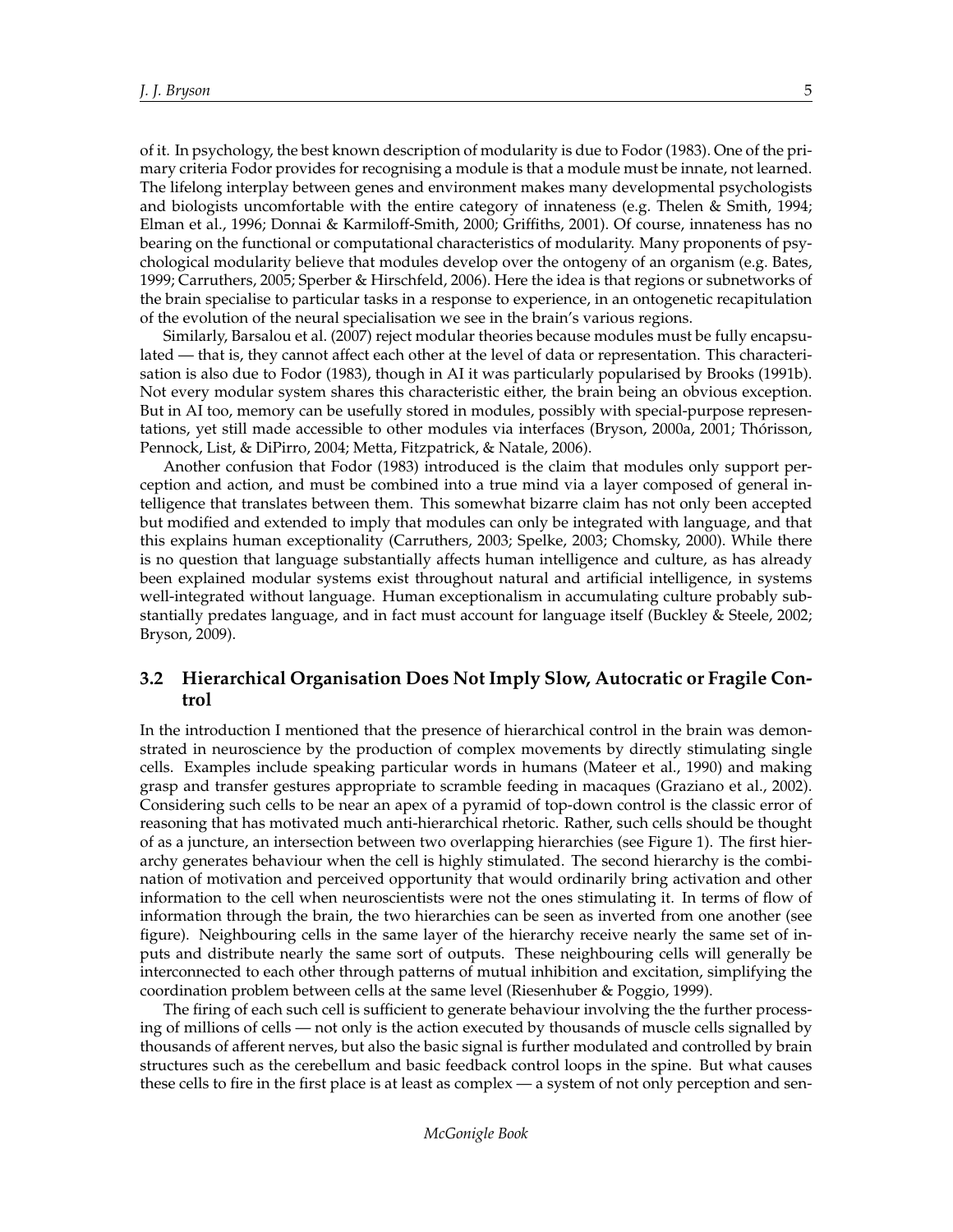Figure 1: A gross abstraction of neural control. Hierarchical organisation can occur within columns, where peer nodes on the level of hierarchy each specialise as an apex for processing a certain set of sensory information, and for generating a certain form of behavioural control. Moderation between nodes at the same level of hierarchy happens both through mutual excitation and inhibition, and through executive control (c.f. Redgrave, Prescott, & Gurney, 1999).



sor fusion, but also attention and goal arbitration. The normal stimulus for such an action requires recognition of external stimuli, itself a hierarchical process fusing information from the many cells that compose sensory apparatus with learned categories. Any normal environment contains many such recognisable stimuli, and which one an animal attends to must itself be governed in a way appropriate to the animal's current needs (Redgrave, Prescott, & Gurney, 1999).

The fact that the brain is essentially concurrent also allows an explanation for how hierarchicallystructured behaviour can avoid the fragility normally associated with single-point control, and also avoid latencies associated with having to revisit every step of a hierarchy (a criticism of hierarchy due to Maes, 1991). Forebrain gating systems may focus attention directly on computation at one subtask, even though a hierarchically-organised path brought attention to that task in the first place (Rensink, 2000; Bryson & McGonigle, 1998). The sort of distributed system described above and shown in Figure 1 is also robust to damage, as such networks adapt dynamically to account for data — they are perpetually learning in order to make more reliable predictions. Thus if damage removes part of the network, neighbouring cells adapt to fill in the gap in control.

My own work has shown in artificial intelligence that hierarchy working in interaction with concurrent modules can control mobile robots navigating ordinary office space (Bryson & McGonigle, 1998) and play complex real-time computer games like Capture the Flag against human opponents (Partington & Bryson, 2005). Further, I have shown that such hierarchical structure with switching attention can out-perform a 'fully aware' system at controlling an agent with multiple goals and threats in a fairly rich environment (Bryson, 2000b). In this last case I argue that my system worked better purely because it was easier to design and to adjust. Because the hierarchy reduced the complexity of the search space the designer has to parse, the program is sufficiently easier to optimise that this compensates for any loss of information through neglect of available options. The same combinatorics confront evolution and development in biology as confront human designers. Thus hierarchical structures provides advantages in all three cases.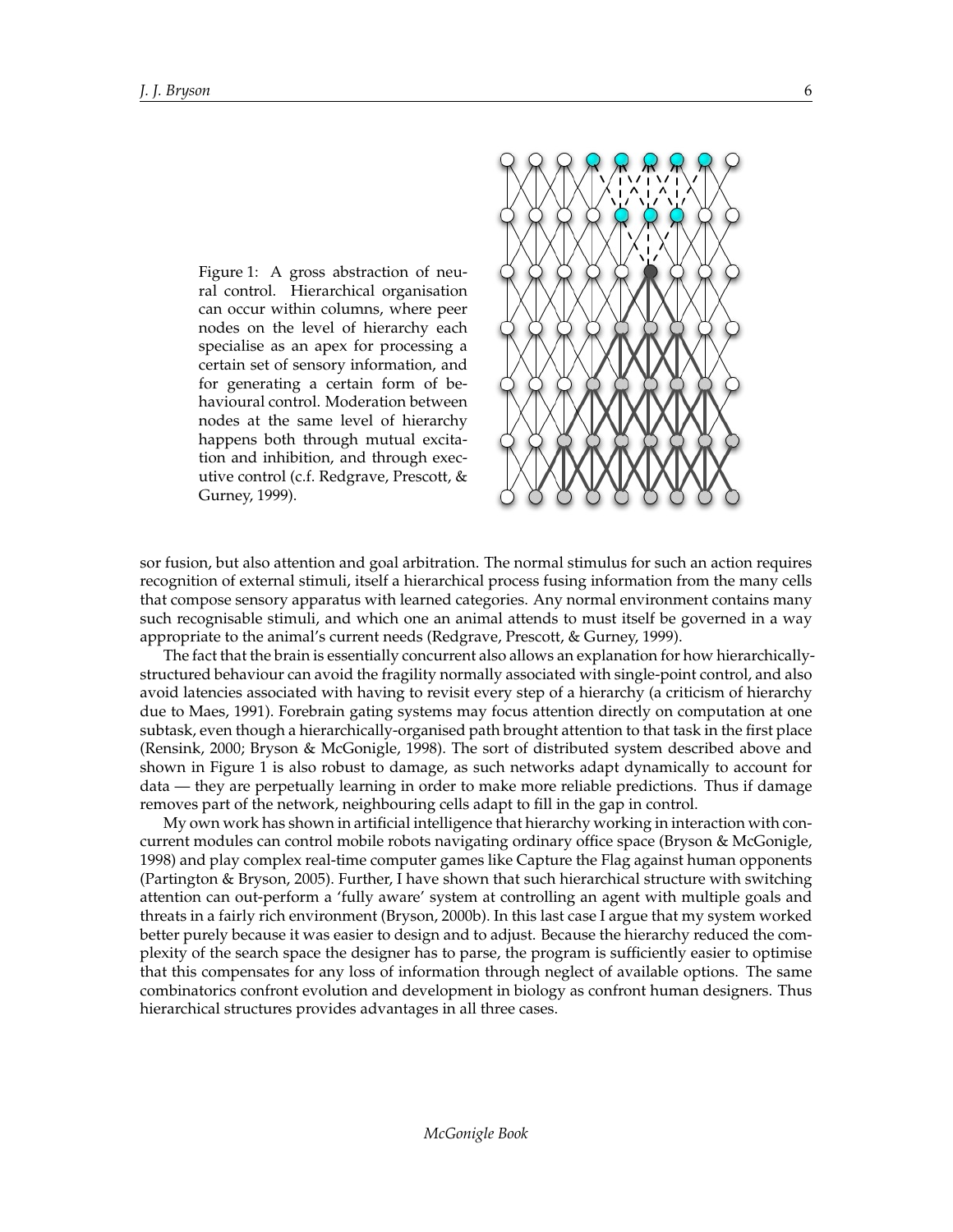## **4 Modularity in Control Extends Beyond Intelligence**

So far I have described modularity as a decomposition of intelligent control for the purpose of reliability and / or efficiency. A sufficient though not necessary characteristic of modularity is for each module to have a distinct system of representation for storing acquired information. Once we begin to think about control as being decomposed modularly, we can also begin extending our understanding of intelligence into an understanding of the biological and evolutionary origins of cognition. This in turn can help us understand species-level differences in cognition and related traits, such as life history.

Modularity is already argued outside of psychology and neuroscience in evolutionary biology. Evolutionary developmental biology argues that physiological modularity, encoded by the genome, underlies and accelerates contemporary tetrapod evolutionary processes (Kirschner, Gerhart, & Norton, 2006; Muller, 2008). Single mutations do not tend to make miniscule alterations to ¨ an animal, but rather to add, subtract or alter complexes of interrelated traits. For example, the shape of the beaks of Darwin's finches on the Galapagos is controlled by only two genes, and the same genes account for general head shape, skull thickness etc. so that a bird will always be able to support its own beak (Campàs, Mallarino, Herrel, Abzhanov, & Brenner, 2010). My own work assigns exactly this role to modularity in the development of AI systems. Plasticity should only be made available where intelligence cannot practically be provided in advance by the developer, for example if a robot will be required to learn its own navigation routes in unknown buildings. Where such learning must take place, it should be performed in purpose-built modules that support the learning to the maximum extent possible (Bryson, 2001, 2003).

Can reasoning about modularity give insight into species-level differences in cognition? What needs to be explained? Cognition is often portrayed as being a universally useful ability. If this is true, we need to explain the diversity of cognitive capacities. We may be tempted to take an implicitly Lamarkian view, thinking that somehow humans are just particularly lucky or fittest, but in fact the discrepancies in fitness between extant species are not great (Kimura, 1985). Rather, extant species represent a position in a space of possible evolutionary tradeoffs. The best-known example of such a tradeoff is the quantity of offspring versus the amount of parental investment per offspring. We can think of species as ranged along an axis of variation between investing a great deal in a very small number of offspring (as with juvenile apes) or very little in a large number of offspring (as with fungus spores). Extant variation in cognitive abilities, ranging from apes through protozoa, indicates that there must be some compensating tradeoff or tradeoffs against cognition, creating axes of cognitive variation.

One of the axes of cognitive variation is the speed with which learning takes place. Even within species, the vertebrate brain consists of modules which learn at a variety of rates. Quick-learning systems can rapidly gather data from direct experience, but only because they can recognise and represent that information with sparse representations (Teyler & Discenna, 1986; McClelland, Mc-Naughton, & O'Reilly, 1995). The categories necessary for these sparse representations are formed through slower systems which extract generalisations from large quantities of data, possibly considering repeated presentations(Louie & Wilson, 2001). This is one of the standard theories of the computational function of the hippocampal system — that it quickly gathers episodic memories which can then be used to train cortical systems on semantic knowledge. This episodic data itself relies on cortical / semantic category representation to provide a sufficiently sparse representation for storing large amounts of information in a confined brain region (Teyler & Discenna, 1986; McClelland et al., 1995; Louie & Wilson, 2001; Rogers & McClelland, 2004; Foster & Wilson, 2006).

Not every aspect of individual behaviour is learned. A great deal of behaviour is determined genetically, including (as the behaviourists eventually discovered) which sorts of stimuli can be associated with which types of action (Gallistel, Brown, Carey, Gelman, & Keil, 1991). This is true not only from the perspective of the architecture of the brain, but also the morphological characteristics of the body, which determine the possible range of an animal's actions, its capacities of perception,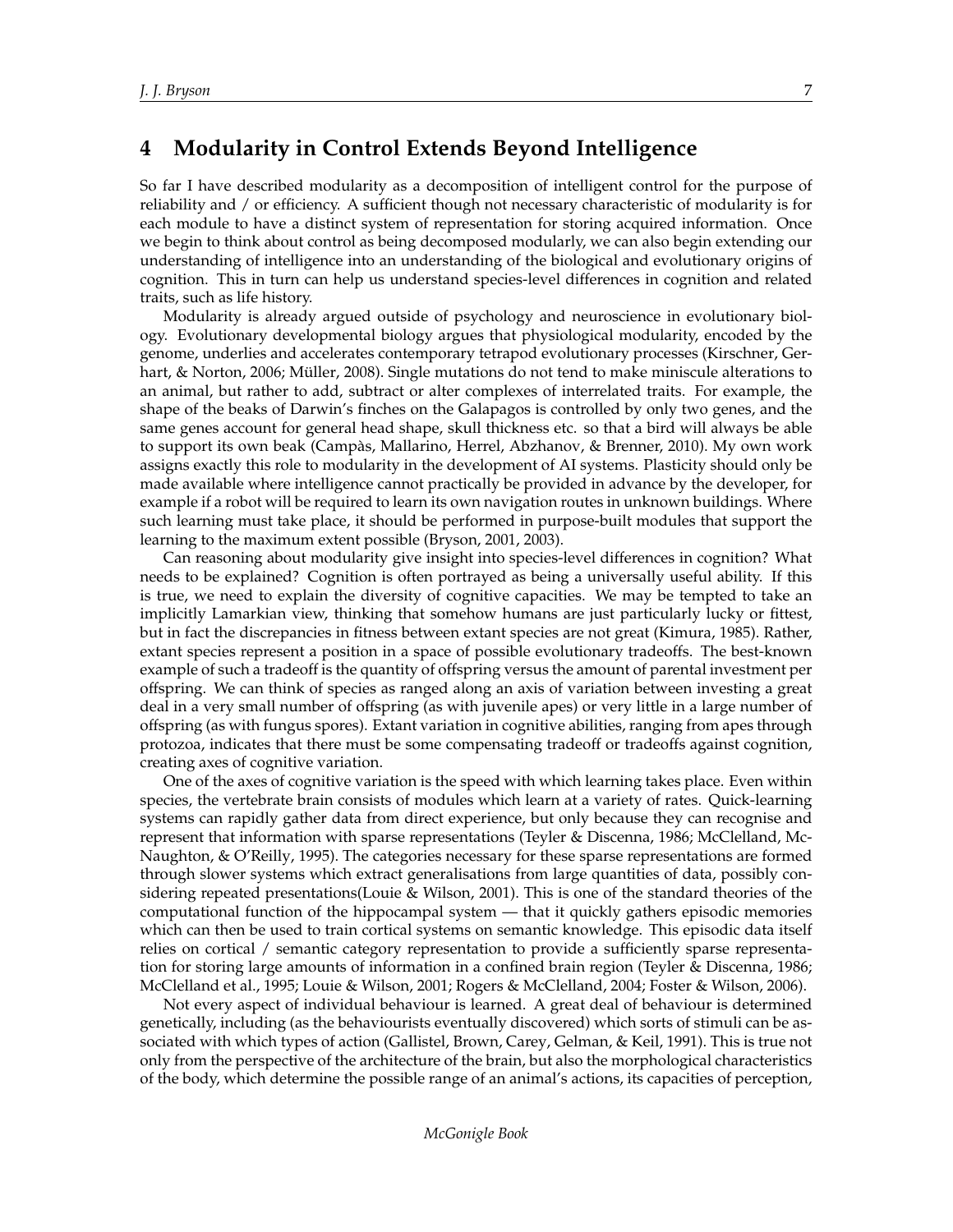and its metabolic needs (Nehmzow, Smithers, & McGonigle, 1993; Pfeifer, 1999; Paul, 2004). Genetic evolution might also be viewed as a process of learning — a means by which species and therefore individuals within species acquire behaviour.

If we are willing to think of learning (or at least behaviour acquisition) in this way — as something that sometimes occurs outside of an individual — then we can postulate a continuum of adaptation processes running from individual development and learning through evolution and speciation. The computational costs and benefits of modularity and hierarchy are the same in all these cases. Thus we find modular architectures throughout nature: interacting but very different representations that generate behaviour. Genes in a genome, nerve cells in a brain, individuals in a society, species in an ecosystem — each of these levels of hierarchy has particular mechanisms for producing behaviour, and of acquiring and representing variation, and of performing optimisation across the possible behaviours. Each layer itself contains modules composed of relatively more homogeneous individual elements expressing relatively similar strategies across a relatively narrow spread of variation. For example, we can see in tetrapod embryos stable selection for two different types of development: a robust core spinal area where each cell is autonomous and controls its own expression, and the elaborated limb regions where hierarchical control of gene expression allows the relatively rapid evolution of novel forms (Winslow, Takimoto-Kimura, & Burke, 2007). Neither representation usurps the other, though one (the spinal version) is older. The hierarchical representation increases evolvability so is adaptive, but also depends on a more robust representation at the core. Within these modules, further sub-modules develop which become limbs, digits, and organs (Müller, 2008).

We can similarly think of species as modules within an ecosystem. If all currently-present life on Earth has evolved from a single replicator, then the fact that the subsets of individuals that engage in recombination of their genotypes is not entirely arbitrary is interesting. Which couples co-parent offspring depends not only on physical proximity, but also on species. Thus a species might be thought of as a modularised search mechanism, which optimises a particular behavioural strategy which is encoded in that species' genotype.

One interesting tradeoff helps bridge two of the levels I described earlier — the individual vs. the society. This is the inclusive-fitness tradeoff. This tradeoff determines how much effort an individual gives to its own reproductive success vs. its relatives' (see e.g. West, Griffin, & Gardner, 2007). For example, one is twice as related to one's own children than to one's nieces or nephews, so inclusive fitness tells us that we should be twice as ready to invest effort in our own children as sibling's (Hamilton, 1964). Of course, breeding can incur significant costs. Normally, one is not considered to be altruistic if one invests effort in one's offspring, but is this simplistic definition really justified? Altruism is not a mystery of evolution, but rather a measure of where along a spectrum of potential inclusive-fitness investments a species happens to lie. Individuals from more altruistic species invest more heavily in the reproductive success of their extended kin, though still presumably the cost is in proportion to their kin's benefit and relatedness.

In humans and other cognitive social species, behaviour is acquired not only from genetics but from culture — from social transmission. We might choose to define *kin* in terms of sharing any inherited traits which control the inclusive-fitness tradeoff, whether biological or cultural. This leap allows us to generalise our explanation of altruism further. Levels of individual altruism may reflect not only species-level strategies, but also context- or personality- based variation in individual strategies. For example, Rutte and Taborsky (2007) have demonstrated that individuals of some species behave more altruistically when they experience or even witness more altruistic behaviour themselves. This presumably facilitates more rapid adaptation to social vs. individual strategies, in response to the current environmental context.

Where levels of altruism are personality based, the distribution of such personalities in a population is still subject to selection. Where they respond to recent individual experience, this is an example of a tradeoff being adjusted 'on the fly' based on individual experience. Of course, even where phenotypic plasticity is exploited this way, the range of possible individual variation and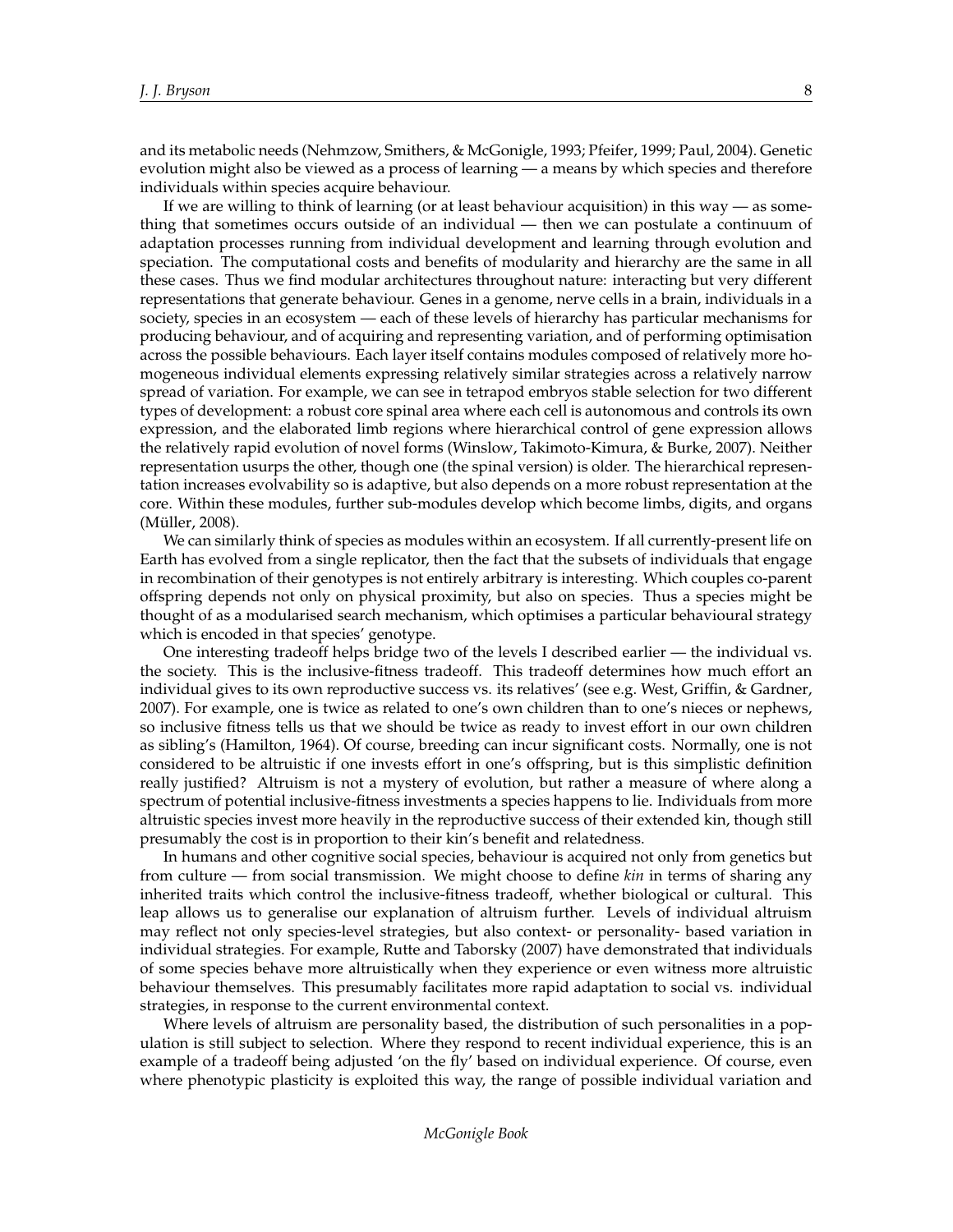the mechanisms for assessing appropriate levels of investment are also subject to selection.

To return to our starting point, there must also be a set of fitness tradeoffs that relate to the expression of cognition itself. Here too the tradeoffs concern the intersection of two of my proposed levels for representing behaviour. Cognition is a special case of individual plasticity, and the tradeoffs between individual plasticity and biological evolution are beginning to be well understood (Hinton & Nowlan, 1987; Maynard Smith, 1987; Borenstein, Meilijson, & Ruppin, 2006; Paenke, Sendhoff, & Kawecki, 2007). Individual plasticity can accelerate biological evolution, but biological evolution provides greater reliability than individual learning. Thus in a stable environment, selection generally favours the reduction of individual plasticity, but in periods of rapid environmental change (including where that change is caused by ecological dynamics e.g. in the number or proportion of species), there will be more pressure for individual plasticity. Interestingly, even in stable environments, the presence of individual plasticity can sometimes *decelerate* evolution as the genome becomes very near the optimum. This is because learning at this point becomes sufficiently reliable that there is no selective pressure to eliminate the final amount of variation from the optimum. Thus phenotypic plasticity may be a key factor in maintaining sufficient genetic variation in the population to allow robustness in the case that a previously-stable selective environment suddenly does change.

Tradeoffs concerning cognition occur between species as well as within them (Lefebvre, Reader, & Sol, 2004; Barrickman, Bastian, Isler, & van Schaik, 2008). Species that commit to highly cognitive strategies may compensate for the uncertainty of individual learning by providing epigenetic information transmission such as social transmission of behaviour. Species that rely on social transmission though pay a penalty not only in terms of metabolic cognitive cost, but also in terms of extended life history which decelerates the rate of biological evolution. Culture could in theory allow species to take advantage of massive increases in both the rate of acquisition of new information and the reliability of learning due to concurrency — the ability to exploit the cognitive capacity of many individuals simultaneously (Bryson, 2009). However in practice only humans seem to exploit this capacity fully and then only in very-recent history from an evolutionary perspective (Ambrose, 2001).

The main constraints on using culture as a source of behaviour have to do with the probability of transmitting information into the next generation. This is determined by a number of factors, such as the rate of information transmission between individuals, the amount of time individuals spend in proximity, and the average and maximum lifespans of the individuals (Bryson, Bilovich, &  $\dot{C}$  ca $\dot{c}$  ce, 2009). Of course, not every agent needs to learn all behaviours in a culture. There must only be a sufficient number of individuals in the population carrying a culture that a particular behaviour is reliably carried forward from generation to generation by at least some individuals. The probability of social learning can be even lower if the probability of individual discovery of the behaviour is sufficiently high to compensate.

In this section then I have argued that modularity can be seen as a useful organisational principle for developing adaptive behaviour across a wide range of representations. These representations — genes, nerve cells, individuals, societies, species — each support adaptation, and have a variety of mechanisms for operating within modules, between modules, and between the layers of hierarchy determined by the representational substrate. Neural or psychological modularity such as the majority of this chapter has discussed is then just a special case of generally useful organisational strategies.

## **5 Conclusion**

My argument in this chapter has been that hierarchical structures, including modularity, are pervasive in natural intelligence — though so too are concurrent solutions. The reason for this is simple combinatorial complexity. Control and design are more easily addressed when broken into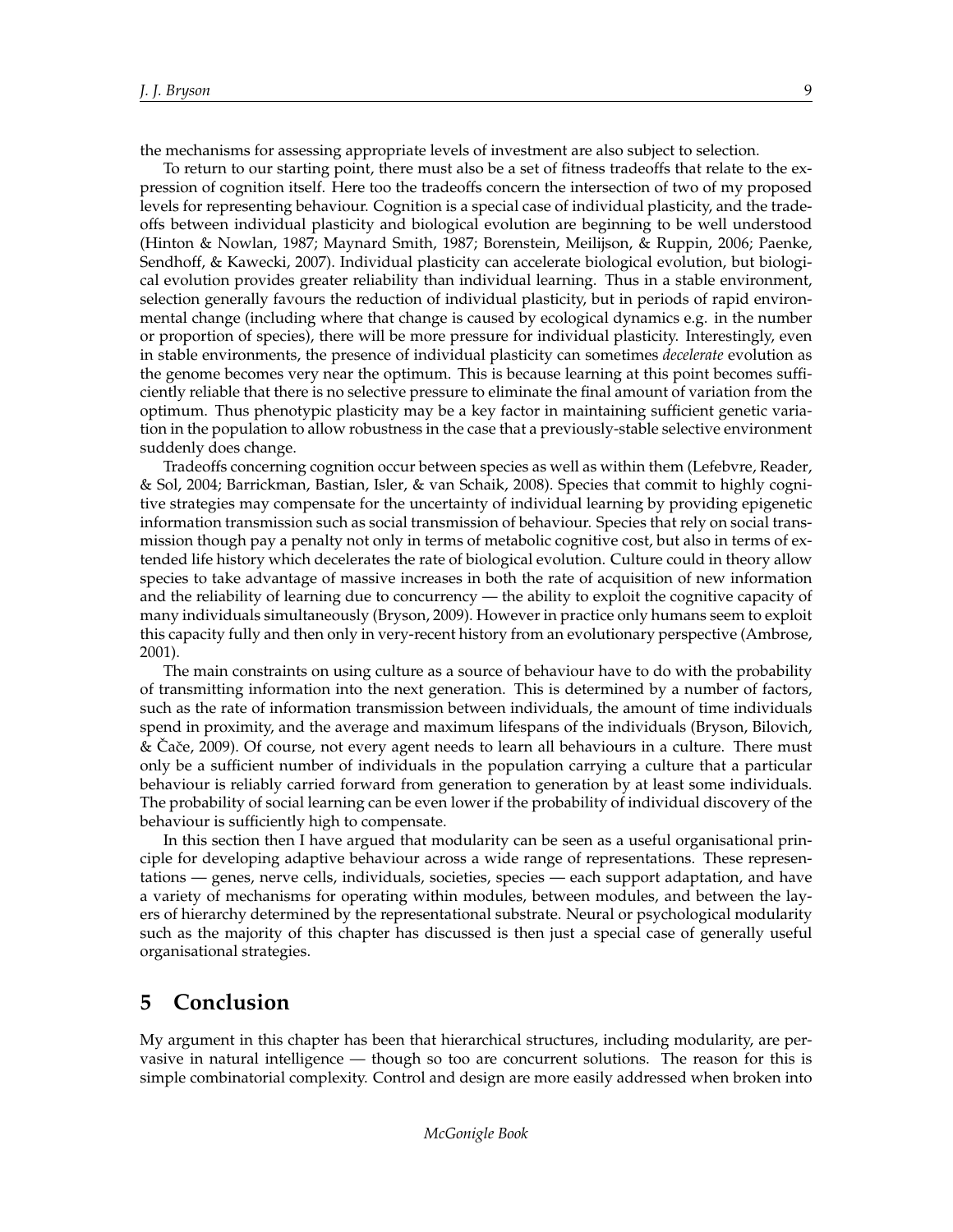units, both as parallel modules and as layers of control. AI researchers often neglect the hierarchical nature of their own solutions, as they build homogeneous networks for control, yet keep these networks small and simple while having the items that they control be well-designed powerful operators. Similarly some natural scientists argue vociferously against modular models of mind while never doubting that the brain, the limbs and the sense organs operate in different ways and make different contributions into intelligent behaviour. In this chapter I have illustrated how modularity and hierarchy pervade intelligence, from genetic evolution through the neural structure of vertebrate brains, the accumulation of social learning by a society, and the differentiation of species' behaviour in an ecosystem.

## **References**

Ambrose, S. H. (2001). Paleolithic technology and human evolution. Science, 291, 1748–1753.

- Badre, D. (2008). Cognitive control, hierarchy, and the rostro-caudal organization of the frontal lobes. Trends in Cognitive Sciences, 12(5), 193–200.
- Baerends, G. P. (1976). The functional organisation of behaviour. Animal Behaviour, 24, 726–738.
- Barrickman, N. L., Bastian, M. L., Isler, K. & van Schaik, C. P. (2008). Life history costs and benefits of encephalization: A comparative test using data from long-term studies of primates in the wild. Journal of Human Evolution, 54(5), 568–590.
- Barsalou, L. W., Breazeal, C. & Smith, L. B. (2007). Cognition as coordinated non-cognition. Cognitive Processing, 8(2), 79–91.
- Bates, E. (1999). Plasticity, localization and language development. In S. Broman & J. M. Fletcher (Eds.), The changing nervous system: neurobehavioral consequences of early brain disorders (pp. 214–253). Oxford University Press.
- Borenstein, E., Meilijson, I. & Ruppin, E. (2006). The effect of phenotypic plasticity on evolution in multipeaked fitness landscapes. Journal of Evolutionary Biology, 19(5), 1555–1570.

Botvinick, M. M. (2007). Multilevel structure in behaviour and in the brain: A model of Fuster's hierarchy. Philosophical Transactions of the Royal Society, B - Biology, 362(1485), 1615-1626.

- Brooks, R. A. (1986, April). A robust layered control system for a mobile robot. IEEE Journal of Robotics and Automation, RA-2, 14–23.
- Brooks, R. A. (1991, August). Intelligence without reason. In *Proceedings of the 1991 international* joint conference on artificial intelligence (pp. 569–595). Sydney.
- Brooks, R. A. (1991b). Intelligence without representation. Artificial Intelligence, 47, 139–159.
- Bruner, J. S. (1982). The organisation of action and the nature of adult-infant transaction. In M. von Cranach & R. Harré (Eds.), The analysis of action (pp. 313–328). Cambridge University Press.
- Bryson, J. J. (2000a). Cross-paradigm analysis of autonomous agent architecture. Journal of Experimental and Theoretical Artificial Intelligence, 12(2), 165–190.
- Bryson, J. J. (2000b). Hierarchy and sequence vs. full parallelism in reactive action selection architectures. In From animals to animats 6 (sab00) (pp. 147–156). Cambridge, MA: MIT Press.
- Bryson, J. J. (2001). Intelligence by design: Principles of modularity and coordination for engineering complex adaptive agents. (PhD thesis, MIT, Department of EECS). AI Technical Report 2001-003.
- Bryson, J. J. (2003). The Behavior-Oriented Design of modular agent intelligence. In R. Kowalszyk, J. P. Müller, H. Tianfield & R. Unland (Eds.), Agent technologies, infrastructures, tools, and applications for e-Services (pp. 61–76). Berlin: Springer.
- Bryson, J. J. (2009). Representations underlying social learning and cultural evolution. Interaction Studies, 10(1), 77–100.
- Bryson, J. J., Bilovich, A. & Čače, I. (2009). *Factors limiting the biological evolution of cultural accu*mulation. submitted.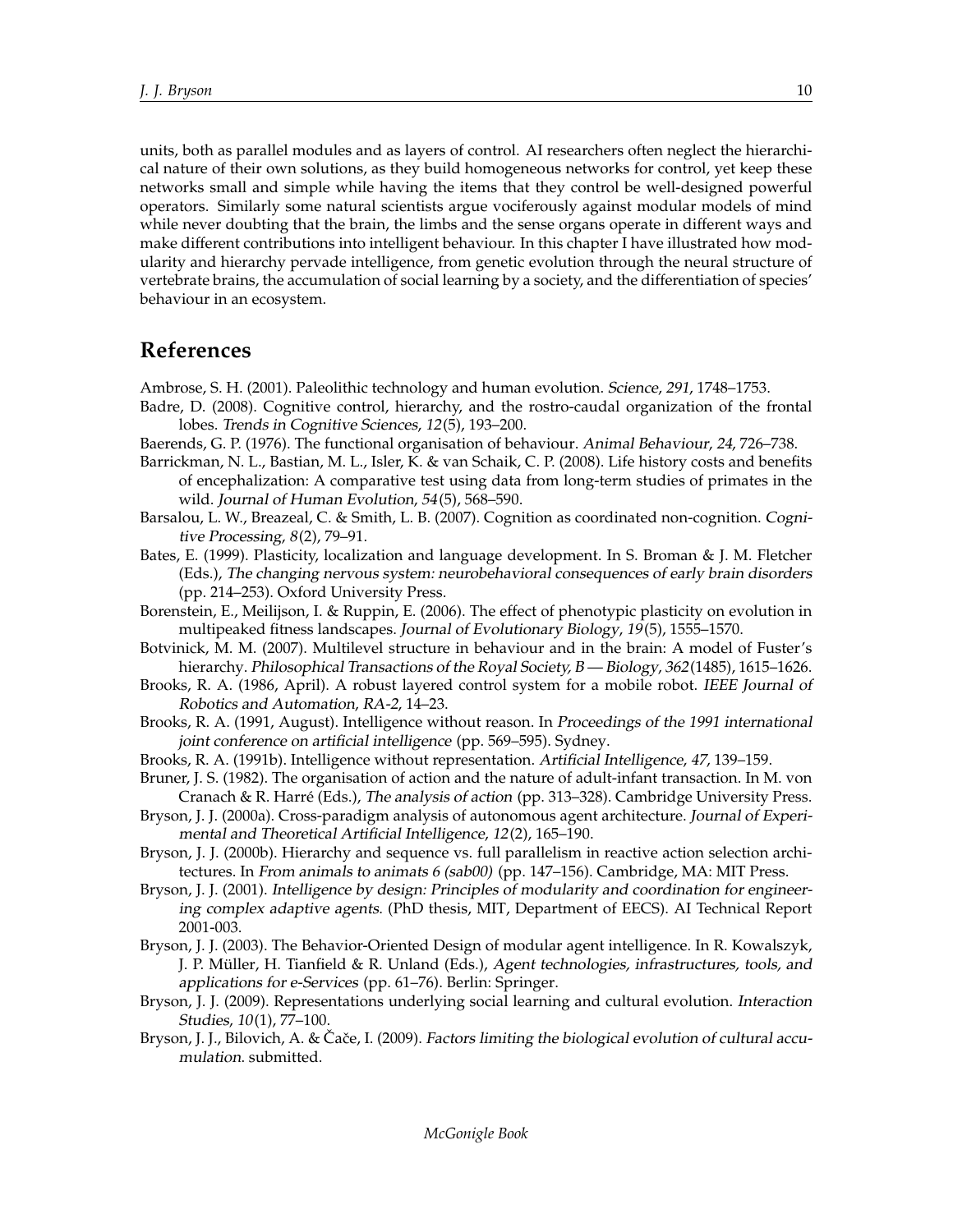- Bryson, J. J. & McGonigle, B. (1998). Agent architecture as object oriented design. In M. P. Singh, A. S. Rao & M. J. Wooldridge (Eds.), The fourth international workshop on agent theories, architectures, and languages (atal97) (pp. 15–30). Providence, RI: Springer.
- Buckley, C. & Steele, J. (2002). Evolutionary ecology of spoken language: Co-evolutionary hypotheses are testable. World Archaeology, 34(1), 26–46.
- Byrne, R. W. (1999). Imitation without intentionality. using string parsing to copy the organization of behaviour. Animal Cognition, 2(2), 63–72.
- Byrne, R. W. & Russon, A. E. (1998). Learning by imitation: A hierarchical approach. Brain and Behavioral Sciences, 21(5), 667–721.
- Campas, O., Mallarino, R., Herrel, A., Abzhanov, A. & Brenner, M. P. (2010). Scaling and shear ` transformations capture beak shape variation in Darwin's finches. Proceedings of the National Academy of Sciences, 107(8), 3356–3360.
- Carruthers, P. (2003). The cognitive functions of language. Brain and Behavioral Sciences, 25(6), 657–674.
- Carruthers, P. (2005). The case for massively modular models of mind. In R. Stainton (Ed.), Contemporary debates in cognitive science (pp. 205–225). Blackwell Publishing.
- Chomsky, N. (1957). Syntactic structures. The Hague: Mouton.
- Chomsky, N. (2000). Linguistics and brain science. In A. Marantz, Y. Miyashita & W. O'Neil (Eds.), Image, language, brain: Papers from the first mind articulation project symposium (pp. 13– 28). Cambridge, MA: MIT Press.
- Davelaar, E. J. (2007). Sequential retrieval and inhibition of parallel (re)activated representations: A neurocomputational comparison of competitive queuing and resampling models. Adaptive Behavior, 15(1), 51–71.
- Dawkins, R. (1976). Hierarchical organisation: a candidate principle for ethology. In P. P. G. Bateson & R. A. Hinde (Eds.), Growing points in ethology (pp. 7–54). Cambridge: Cambridge University Press.
- Dawkins, R. (1997). Climbing mount improbable. New York: W. W. Norton & Co.
- Donnai, D. & Karmiloff-Smith, A. (2000). Williams syndrome: from genotype through to the cognitive phenotype. American Journal of Medical Genetics, 97(2), 164–171.
- Elman, J. L., Bates, E. A., Johnson, M. H., Karmiloff-Smith, A., Parisi, D. & Plunkett, K. (1996). Rethinking innateness. a connectionist perspective on development. Cambridge, MA: MIT Press.
- Fine, S., Singer, Y. & Tishby, N. (1998). The hierarchical hidden Markov model: Analysis and applications. Machine learning, 32(1), 41–62.
- Fodor, J. A. (1983). The modularity of mind. Bradford Books. Cambridge, MA: MIT Press.
- Foster, D. J. & Wilson, M. A. (2006). Reverse replay of behavioural sequences in hippocampal place cells during the awake state. Nature, 440(7084), 680–683.
- Gallistel, C., Brown, A. L., Carey, S., Gelman, R. & Keil, F. C. (1991). Lessons from animal learning for the study of cognitive development. In S. Carey & R. Gelman (Eds.), The epigenesis of mind (pp. 3–36). Hillsdale, NJ: Lawrence Erlbaum.
- Gardner, M. & Heyes, C. (1998). Splitting lumping and priming. Brain and Behavioral Sciences, 21(5), 695.
- Goldfield, E. C. (1995). Emergent forms: origins and early development of human action and perception. Oxford University Press.
- Graziano, M. S. A., Taylor, C. S. R. & Moore, T. (2002). Complex movements evoked by microstimulation of precentral cortex. Neuron, 34, 841–851.
- Greenfield, P. M. (1991). Language, tools and brain: the ontogeny and phylogeny of hierarchically organized sequential behavior. Brain and Behavioral Sciences, 14, 531–595.
- Griffiths, P. E. (2001). Genetic information: A metaphor in search of a theory. Philosophy of Science, 68(3), 394–412.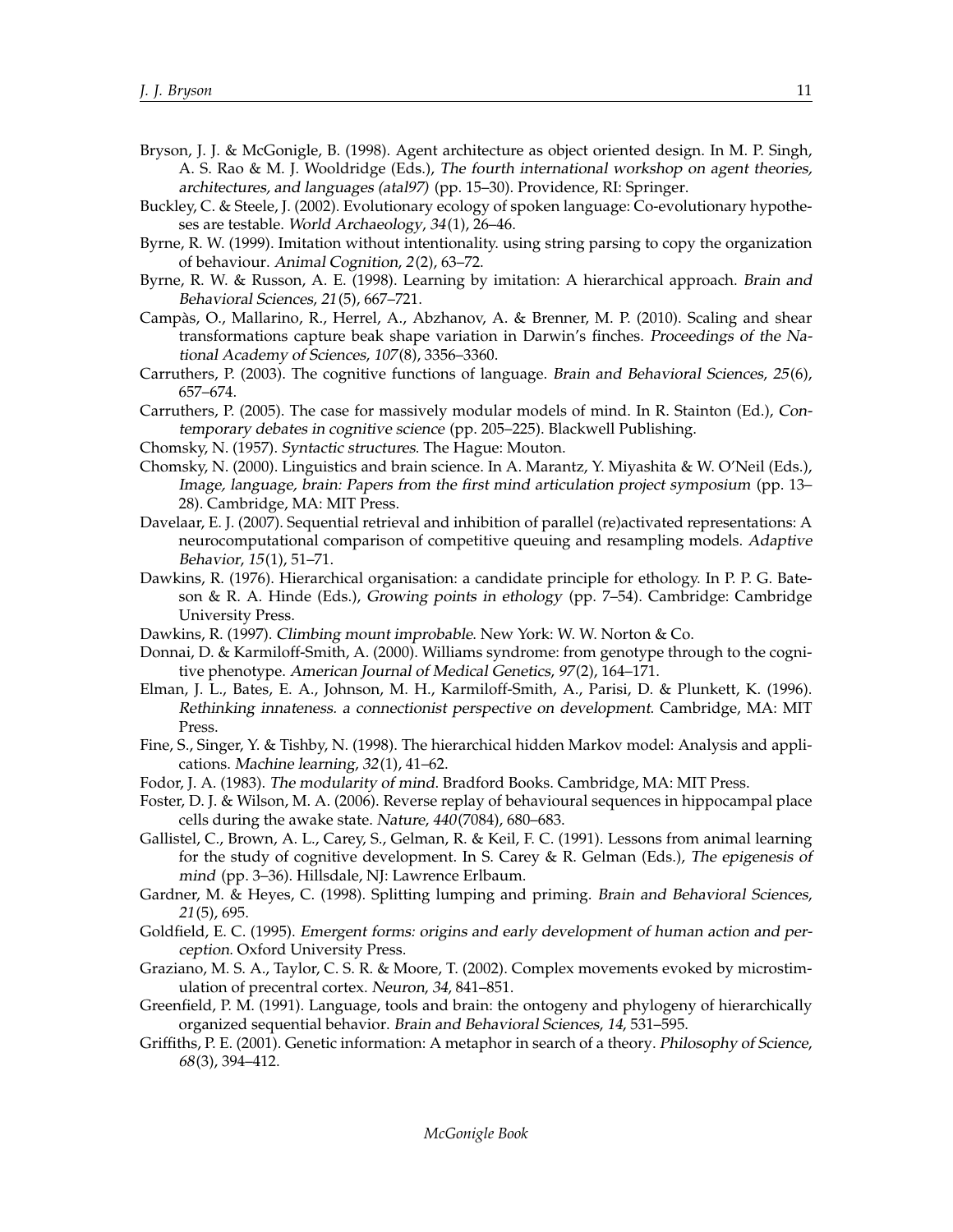- Hamilton, W. D. (1964). The genetical evolution of social behaviour. Journal of Theoretical Biology, 7, 1–52.
- Hansen, L. K. & Salamon, P. (1990). Neural network ensembles. IEEE Transactions on Pattern Analysis and Machine Intelligence, 12(10), 993–1001.
- Hendriks-Jansen, H. (1996). Catching ourselves in the act: situated activity, interactive emergence, evolution, and human thought. Cambridge, MA: MIT Press.
- Henson, R. N. A., Norris, D. G., Page, M. P. A. & Baddeley, A. D. (1996). Unchained memory: Error patterns rule out chaining model of immediate serial recall. Quarterly Journal of Experimental Psychology.
- Hinton, G. E. & Nowlan, S. J. (1987). How learning can guide evolution. Complex Systems, 1, 495– 502.
- Hull, C. (1943). Principles of behaviour: an introduction to behaviour theory. New York: D. Appleton-Century Company.
- Jorion, P. J. M. (1998). A methodological behaviourist model for imitation. Brain and Behavioral Sciences, 21(5), 695.
- Karmiloff-Smith, A. (1992). Beyond modularity: a developmental perspective on cognitive change. Cambridge, MA: MIT Press.
- Kauffman, T., Theoret, H. & Pascual-Leone, A. (2002). Braille character discrimination in blindfolded human subjects. Neuroreport, 13(5), 571–574.
- Kelly, K. (1995). Out of control: The new biology of machines, social systems, and the economic world. Boston, MA, USA: Addison-Wesley Longman.
- Kelso, J. S. (1995). Dynamic patterns: the self-organization of brain and behavior. MIT Press.
- Kimura, M. (1985). The neutral theory of molecular evolution. Cambridge University Press.
- Kirschner, M. W., Gerhart, J. C. & Norton, J. (2006). The plausibility of life. New Haven, CT: Yale University Press.
- Lashley, K. S. (1951). The problem of serial order in behavior. In L. A. Jeffress (Ed.), Cerebral mechanisms in behavior. New York: John Wiley & Sons.
- Lefebvre, L., Reader, S. M. & Sol, D. (2004). Brains, innovations and evolution in birds and primates. Brain, Behavior and Evolution, 63(4), 233–246.
- Louie, K. & Wilson, M. A. (2001). Temporally structured replay of awake hippocampal ensemble activity during rapid eye movement sleep. Neuron, 29(1), 145–156.
- Mac Aogáin, E. (1998). Imitation without attitudes. Brain and Behavioral Sciences, 21(5), 696–697.
- Maes, P. (1991). A bottom-up mechanism for behavior selection in an artificial creature. In J.-A. Meyer & S. Wilson (Eds.), From animals to animats (pp. 478–485). Cambridge, MA: MIT Press.
- Mateer, C. A., Rapport II, R. L. & Polly, D. D. (1990). Electrical stimulation of the cerebral cortex in humans. In A. A. Boulton, G. B. Baker & M. Hiscock (Eds.), Neuropsychology (Vol. 17, pp. 203–223). Neuromethods. Clifton, New Jersey: Humana Press.
- Maynard Smith, J. (1987). When learning guides evolution. Nature, 329, 761–762.
- McClelland, J. L., McNaughton, B. L. & O'Reilly, R. C. (1995). Why there are complementary learning systems in the hippocampus and neocortex: insights from the successes and failures of connectionist models of learning and memory. Psychological Review, 102(3), 419–457.
- McDougall, W. (1923). Outline of psychology. London: Methuen.
- McGonigle, B. O. & Chalmers, M. (1996). The ontology of order. In L. Smith (Ed.), Critical readings on Piaget (Chap. 14). London: Routledge.
- Metta, G., Fitzpatrick, P. & Natale, L. (2006). YARP: Yet another robot platform. International Journal on Advanced Robotics Systems, 3(1), 43–48.
- Minsky, M. & Papert, S. (1969). Perceptrons. Cambridge, MA: MIT Press.
- Müller, G. B. (2008). Evo-devo as a discipline. Evolving Pathways: Key Themes in Evolutionary Developmental Biology, 5–30.
- Myung, J., Forster, M. R. & Browne, M. W. (2000). Special issue on model selection. Journal of Mathematical Psychology, 44(1).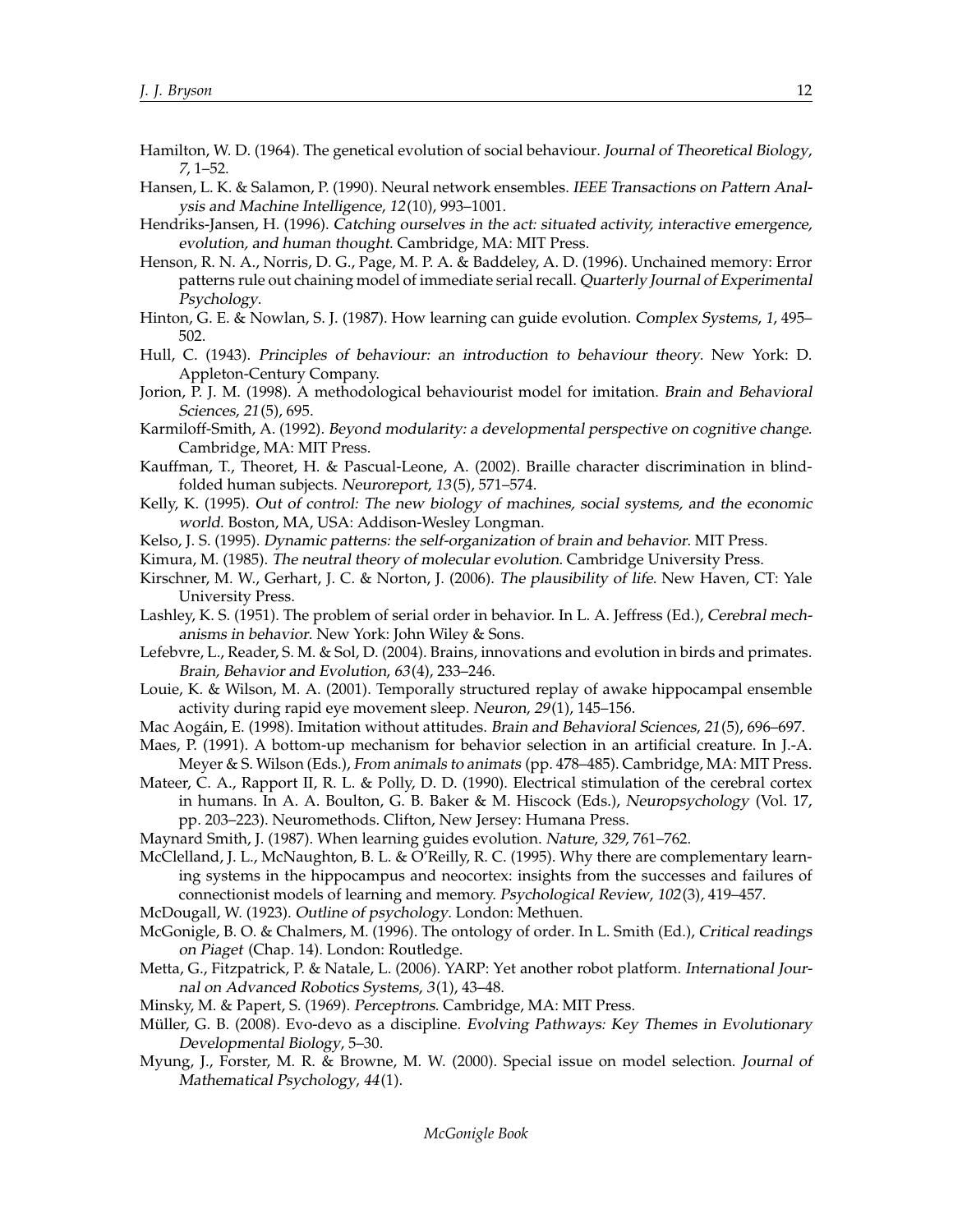Nehmzow, U., Smithers, T. & McGonigle, B. O. (1993). Increasing behavioural repertoire in a mobile robot. In From animals to animats 2: (sab '92) (pp. 291–297). Cambridge, MA: MIT Press.

Newell, A. & Simon, H. A. (1972). Human problem solving. Prentice-Hall.

- Paenke, I., Sendhoff, B. & Kawecki, T. J. (2007). Influence of plasticity and learning on evolution under directional selection. The American Naturalist, 170(2), 47–58.
- Partington, S. J. & Bryson, J. J. (2005). The Behavior Oriented Design of an Unreal Tournament character. In T. Panayiotopoulos, J. Gratch, R. Aylett, D. Ballin, P. Olivier & T. Rist (Eds.), The fifth international working conference on intelligent virtual agents (pp. 466–477). Kos, Greece: Springer.
- Paul, C. (2004). Morphology and computation. In From animals to animats 8 (SAB '04) (pp. 33–38). Los Angeles, CA.
- Pfeifer, R. (Ed.). (1999). Dynamics, morphology, and materials in the emergence of cognition. Springer.
- Piaget, J. (1954). The construction of reality in the child. New York: Basic Books.
- Port, R. F. & van Gelder, T. (Eds.). (1995). Mind as motion: explorations in the dynamics of cognition. Cambridge, MA: MIT Press.
- Prescott, T. J., Bryson, J. J. & Seth, A. K. (2007). Modelling natural action selection: An introduction to the theme issue. Philosophical Transactions of the Royal Society, B — Biology, 362(1485), 1521–1529.
- Redgrave, P., Prescott, T. J. & Gurney, K. (1999). The basal ganglia: a vertebrate solution to the selection problem? Neuroscience, 89, 1009–1023.
- Rensink, R. A. (2000). The dynamic representation of scenes. Visual Cognition, 7, 17–42.
- Riesenhuber, M. & Poggio, T. (1999). Hierarchical models of object recognition in cortex. Nature Neuroscience, 2, 1019–1025.
- Rogers, T. T. & McClelland, J. L. (2004). Semantic cognition: a parallel distributed processing approach. Cambridge, MA: MIT Press.
- Rutte, C. & Taborsky, M. (2007). The influence of social experience on cooperative behaviour of rats (*rattus norvegicus*): Direct versus generalized reciprocity. Behavioral Ecology and Sociobiology, 62(4), 499–505.
- Salthouse, T. A. (1986). Perceptual, cognitive, and motoric aspects of transcription typing. Psychological Bulletin.
- Seth, A. K. (2007). The ecology of action selection: Insights from artificial life. Philosophical Transactions of the Royal Society,  $B - Biology$ , 362(1485), 1545–1558.
- Shanahan, M. P. (2005). Global access, embodiment, and the conscious subject. Journal of Consciousness Studies, 12(12), 46–66.

Skinner, B. F. (1935). The generic nature of the concepts of stimulus and response. Journal of General Psychology, 12, 40–65.

Spelke, E. S. (2003). What makes us smart? Core knowledge and natural language. In D. Gentner & S. Goldin-Meadow (Eds.), Advances in the investigation of language and thought. Cambridge, MA: MIT Press.

Sperber, D. & Hirschfeld, L. (2006). Culture and modularity. In P. Carruthers, S. Laurence & S. Stich (Eds.), The innate mind: culture and cognition (Vol. 2, pp. 149–164). Oxford University Press.

Sterelny, K. (2007). Dawkins versus Gould: Survival of the fittest. Cambridge, UK: Icon.

- Teyler, T. J. & Discenna, P. (1986). The hippocampal memory indexing theory. Behavioral Neuroscience, 100, 147–154.
- Thelen, E. & Smith, L. B. (1994). A dynamical systems approach to development of cognition and action. Cambridge, MA: MIT Press.
- Thórisson, K. R., Pennock, C., List, T. & DiPirro, J. (2004). Artificial intelligence in computer graphics: A constructionist approach. ACM SIGGRAPH Computer Graphics, 38(1), 26–30.
- Tinbergen, N. (1951). The study of instinct. Oxford: Clarendon Press.